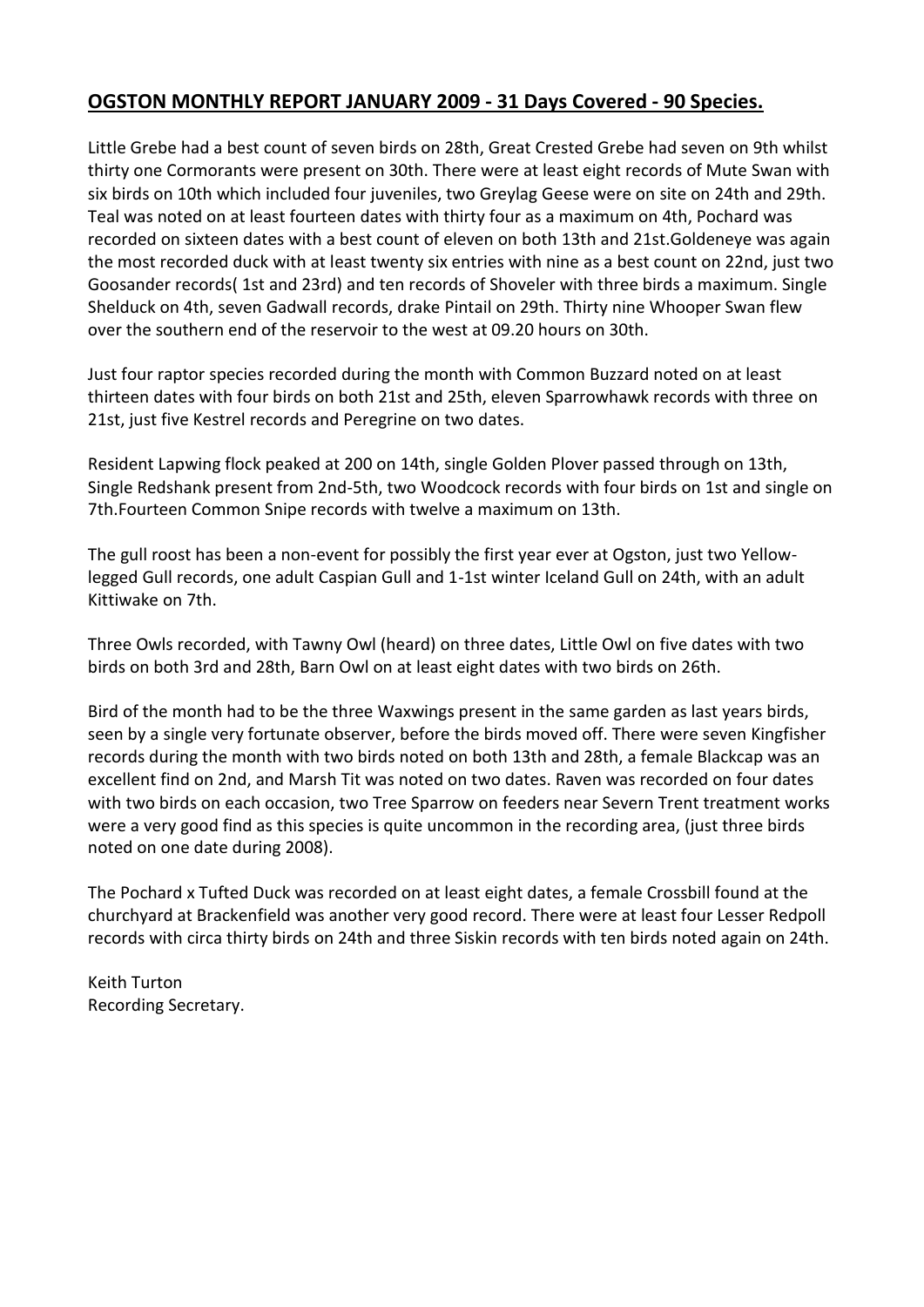#### **OGSTON MONTHLY REPORT FEBRUARY 2009 - 28 Days Covered - 85 Species.**

Little Grebe had a maximum of nine birds on 23rd, Great Crested Grebe had fourteen birds on 26th, Cormorant peaked at forty on 4th.There were at least eleven records of Mute Swan with a best count of five on both 10th and 12th, one hundred and forty Pink-footed Geese were noted on 1st and a further seventy one on 20th.Two Greylag Geese were on site on 19th and 24th with three on 25th and nine on 28th.Single Little Egret was present on both 22nd and 24th. A candidate for bird of the month had to be the dark-bellied Brent Goose which was present for a few hours on 6th was only the eighth record. First recorded on 14th March 1964, subsequent records read,12th November 1984, 4th December 1995, 19th/20th January 1996,4th/5th February 1998 and 4th December 2007 (two birds). All were of the dark-bellied race except the 1995 bird which was of the pale bellied form.

There were nine Teal records with a maximum fifty three birds on 12th, three Gadwall records with a pair present on three dates, six Shoveler records maximum three on 2nd, Goldeneye was noted on seventeen dates with seven birds on both 17th and 20th, a male Goosander was noted on 7th and six birds flew south on 18th.

Four species of raptor were recorded with Common Buzzard on fifteen dates with five a best count on 19th/21st and 23rd, seven Sparrowhawk records with two a maximum, Kestrel noted on nine dates with three on 7th and two records of Goshawk.

Five wader species were recorded with a single Oystercatcher on 7th, single Golden Plover on 4th with two birds west on 26th, Lapwing peaked at eighty four birds on 26th, Common Snipe noted on fifteen dates with forty a best count on 4th, five records of Curlew with a maximum of five on 20th.

Although the gull roost has been one of the worst on record there were three Yellow-legged gulls noted, 1-3rd winter type on 8th and 27th, an adult on 10th and 1-1st winter on 11th, two Caspian gulls an adult on 6th and 1-3rd winter on 14th, adult Mediterranean gull on 15th and 16th same bird both dates,1-1st winter Glaucous on 14th the first of this species since February 2008 and a 1st/2nd winter bird on 26th.A first winter Common Gull which was in the roost on 13th showed characteristics of the Eastern race ssp heinei.

Three Owl species were noted during the month with Tawny Owl heard on four dates (two heard on 22nd), Little Owl on three occasions and Barn Owl the most recorded on at least seven days with two birds on both 23rd and 28th.

The first Skylarks of the year (seven) were noted on 21st with another two birds on 26th, circa thirty Waxwings were present on 1st in the same location as the 2008 birds. Just one record of Marsh Tit on 16th, Raven on three dates with six (possibly eight) on 21st,seven Lesser Redpoll on 25th, four records of Siskin with four birds on 25th and the first Grey Partridge of the year on 13th. Just one record during the whole of 2008 of Tree Sparrow, so far this year five records with a maximum four birds on 23rd. All the birds noted visiting a feeding station close to Severn Trent treatment works.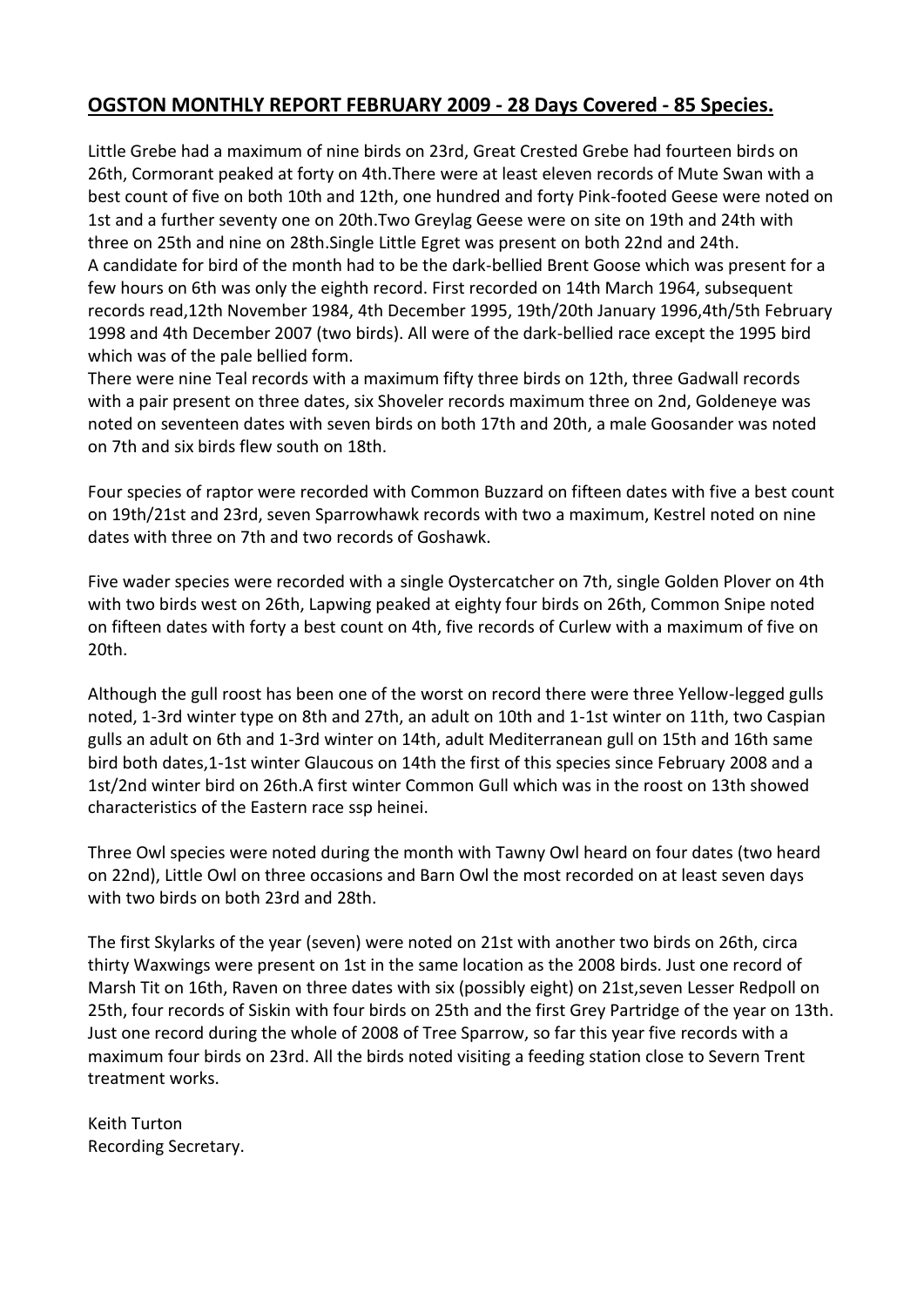## **OGSTON MONTHLY REPORT MARCH 2009 - 31 Days Covered - 96 Species.**

Little Grebe had a maximum of twelve birds on both 16th and 31st, Great Crested Grebe had fourteen birds as a best count on 16th, whilst Cormorant peaked at thirty birds also on 16th, Two records of Whooper Swan, both were of the same nineteen birds present on 18th and 19th. Greylag Geese were on site on at least ten dates with a maximum four bird's on12th. A welcome addition to the year list were the pair of Mandarin Duck seen on the guided walk on 7th and on at least another ten dates with five birds seen on 29th. Wigeon, Teal, Pochard, Shoveler and Tufted Duck were all noted during the month. Goldeneye was again the most recorded species noted on at least twenty two dates, Goosander had eleven records with nine birds a best count on 29th whilst a pair of Red-breasted Merganser were present on 30th and were another welcome addition to the year list.

First candidate for bird of the month were the five Bean Geese (Anser fabalis ssp rossicus) which were noted flying around the reservoir very early on 22nd; unfortunately the birds did not land. The first record of this species since 2004 and only the third site record.

Six species of raptor were recorded with Common Buzzard on nineteen dates with thirteen on 1st, fourteen Sparrowhawk records with two a maximum on five dates, Kestrel noted on eleven dates with three on 22nd and 27th, three records of Goshawk, Red Kite on 7th and 19th and Osprey on 28th/29th and 31st.

Six wader species were recorded with a Oystercatcher noted at least eighteen dates with a best count of three birds on 23rd, Lapwing had twelve as a best count on 2nd, single Redshank recorded on five dates. Common Snipe noted on thirteen dates with thirty a best count on 18th, eleven records of Curlew with a maximum of five on 15th. The first Little-ringed Plover was a single bird on 29th with three more on 30th.

Single adult Yellow-legged Gull and adult Kittiwake were the only birds of note with regard to gulls.

Three Owl species were noted during the month with Tawny Owl heard on three dates (three heard on 31st), Little Owl on sixteen dates with two birds on six of those dates, Barn Owl recorded on at least six days.

All three woodpeckers heard or seen during the month with Green heard on 24th and seen on 30th, Great Spotted noted on at least sixteen dates with as many as ten different birds seen on 3rd, most elusive member of the family Lesser Spotted seen or heard on no less than six occasions. The first Sand Martins were noted on 13th three birds, six days earlier than 2008, single House Martin on 19th, nine days earlier than 2008 and Barn Swallow on 25th, four days earlier than 2008.First Chiffchaffs were two birds on 14th, five days later than 2008. A single Dipper on 31st was another very welcome addition to the year list, single Stonechat was noted on 1st, eight records of Tree Sparrow, whilst a Brambling was a notable find on 14th. Common (Mealy) Redpoll Carduelis flammea has been noted on at least six dates in different locations with five birds seen on 19th.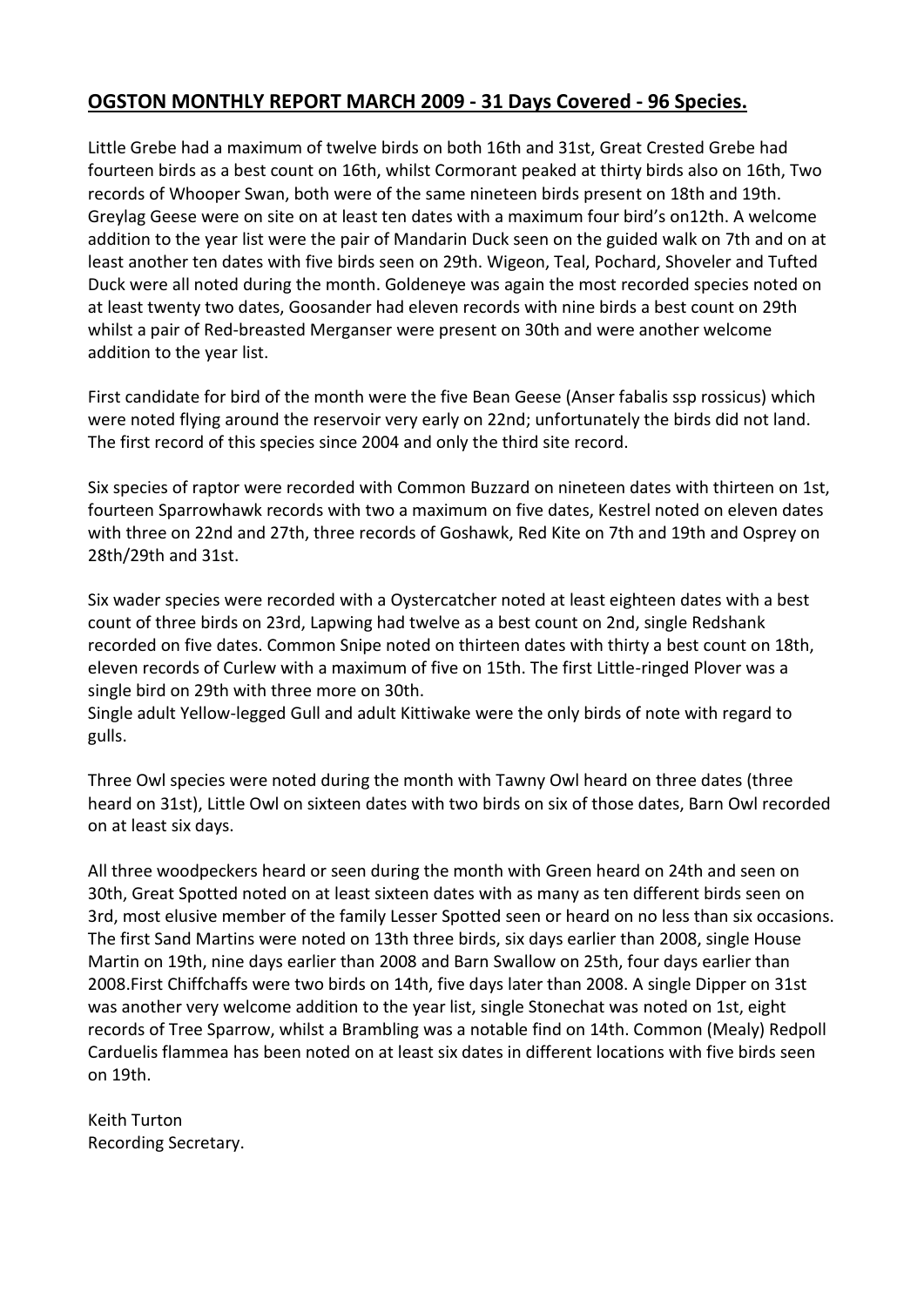#### **OGSTON MONTHLY REPORT APRIL 2009 - 30 Days Covered - 114 Species**

Little Grebe had a maximum count of six birds on 7th, Great Crested Grebe managed fourteen on both 12th and 20th, Cormorant had eighteen birds on 7th/10th/14th and 20th and Grey Heron had fourteen on 7th. First candidate for bird of the month was the Black-necked Grebe which was present for some of the day on 5th.

There were three Mute Swan records all single birds whilst four Whooper Swan were present on 15th. Shelduck Teal, Gadwall, Shoveler, Tufted Duck and Goldeneye were all recorded during the month. Mandarin Duck was recorded on at least eighteen days with five birds a best count on four of those dates (there were just ten records in total in 2005/6/7 and 2008). Mallard was noted with young on at least five dates a total of nineteen birds in two different broods. Four Common Scoter which were present for most of 28th were another very welcome addition to the year list.

Eight species of raptor were noted with Osprey on 5th and 10th, Red Kite on 29th and 30th Common Buzzard on thirteen days maximum thirteen birds, Sparrowhawk on eleven days with three a best count on two of those dates, single record of Goshawk, Kestrel on at least nine dates with three birds on 9th, three single Peregrine records and the first Hobby on 24th (three days later than 2008) and a second bird on 29th.

Twelve species of wader have occurred so far with Little-ringed Plover and Oystercatcher recorded on almost a daily basis, Oystercatcher had a best count of three birds whilst Little-ringed Plover had eight birds on 24th. A single Ringed Plover was present on 17th, sixteen Golden Plover on 5th, single Grey Plover on 4th was a very welcome addition to the year list. There were four records of Dunlin with two birds on 23rd, Common Sandpiper noted on dates with four birds on 27th, ten Redshank records with three birds on 17th, Curlew was noted on eleven dates with three birds on 6th and Common Snipe on fourteen dates with twelve a best count on 12th. A Whimbrel which was on site on 30th was another welcome addition to the year list.

Three additions to the year list arrived on 16th when fifteen Little Gull, 1 Common Tern and ten Arctic Tern were present until early evening.

Three Swifts arrived on 25th (three days later than 2008), sixteen records of Yellow Wagtail with the first bird on 7th (six days earlier than 2008), three records of Wheatear with two birds on 20th, last Fieldfare noted on 10th and last Redwing on 6th.

Migrants continued to arrive throughout the month; Willow Warbler on 5th (single, five days later than 2008), first Sedge Warbler on 19th (five days earlier than 2008), Whitethroat single on 20th (one day earlier than 2008), Lesser Whitethroat on 22nd (two birds, one day later than 2008) and first Garden Warbler on 28th (four days later than 2008). Other birds of note were Raven, Tree Sparrow, Brambling, and Common (Mealy) Redpoll.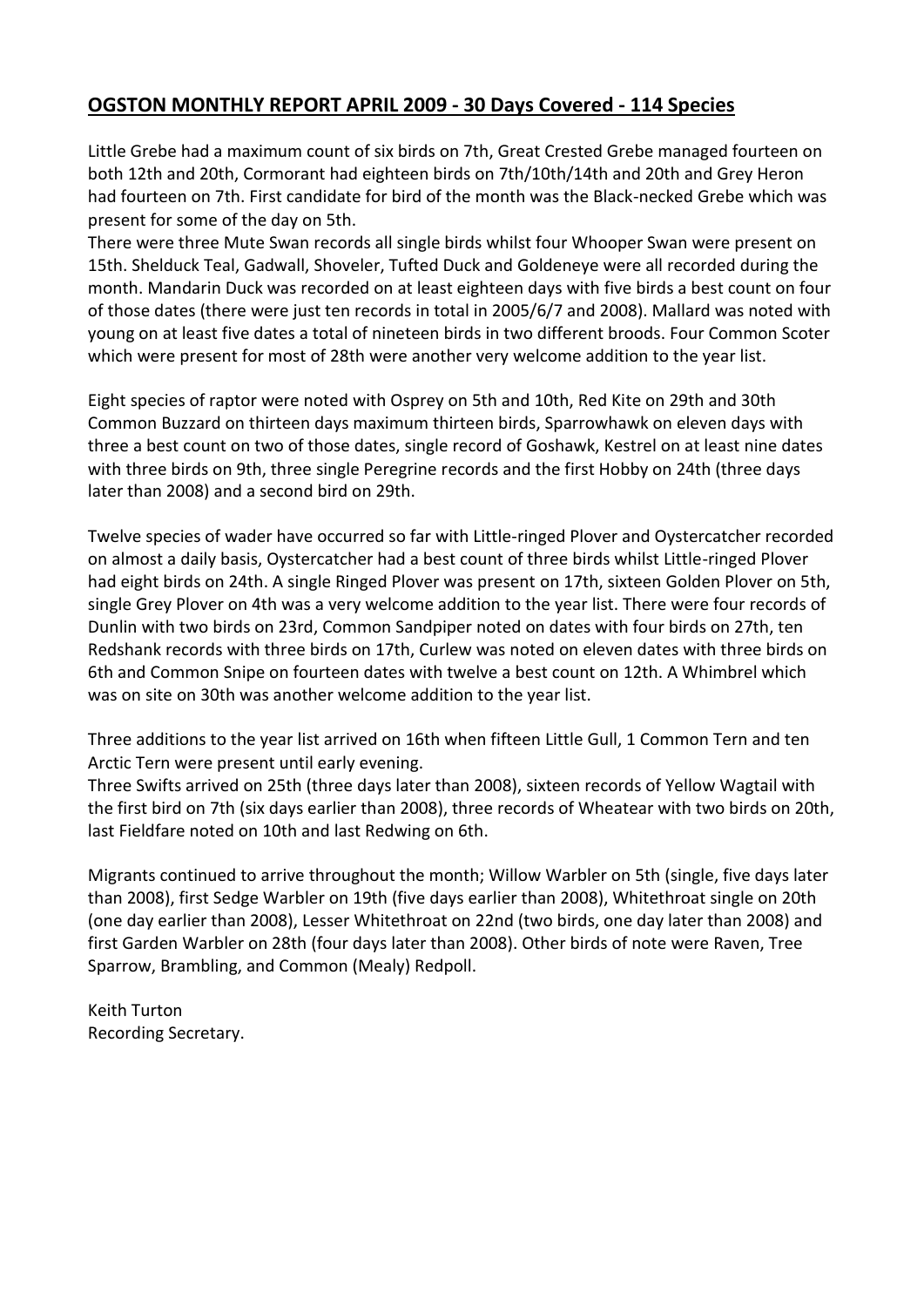## **OGSTON MONTHLY REPORT MAY 2009 - 31 Days Covered - 106 Species**

Little Grebe had a maximum of eight birds on 18th, Great Crested Grebe had eighteen on 3rd, two Black-necked Grebes found on 24th were an excellent record, three birds of this species have been noted this year. A single Pink-footed Goose was present on 29th, Greylag Geese have occurred on at least fourteen dates with eleven birds on 7th, a single Barnacle Goose on 17th was the first record of the year and Mandarin Duck was seen on nine dates with two birds a best count on 16th.

There have been eight raptor species recorded during the month, Red Kite on 10th/ 16th and 24th, Osprey on 25th and 27th and 28th. Common Buzzard on at least sixteen dates with eight as a maximum on 17th, nine Sparrowhawk records with two a best count, Kestrel noted on seven dates again with two a maximum. Hobby has been noted on at least ten days with three birds on 18th, two Peregrine records with two a maximum on 2nd. The only Honey Buzzard of the year so far was noted on 16th.

Fourteen wader species have been noted this month, unfortunately just one breeding record, that of three Lapwing chicks. Oystercatcher was noted on almost a daily basis with a maximum of three birds, the single nest which had eggs was predated. Little-ringed Plover was recorded on at least twenty dates with six a best count on 1st, Ringed Plover was noted on eight days with three a best count on 7th. Dunlin gave a maximum of twenty three birds on 7th from fifteen records; maximum of two Common Sandpiper from eight records, two Redshank on 10th and 11th, Greenshank had five records with fifteen birds as a maximum on 15th. Sanderling had two records with four birds briefly on 14th; Turnstone gave four records with three birds on 15th, Whimbrel had five birds as a maximum on 16th and Curlew had twelve records with two birds a maximum. A Grey Plover which moved through north very early on 30th was the second record for the year.

Bird of the year so far was a Fulmar which spent a few minutes flying around the reservoir on 31st before leaving to the North West. Only the third record the first being 1973-74 and one in 2000.

Yellow-legged Gull was noted on two dates, Common Tern on at least five days with seventeen on 14th, Artic Tern was noted on six dates with nine birds on 14th, there were two Black Tern records with three birds a best count on 14th. Single Cuckoo was recorded on 24th, two Grey Partridge on 21st, Tawny Owl on 3rd; five records of Little Owl all singles and a single Barn Owl on 17th.Six single Yellow Wagtails were noted during the month. Just two Cuckoo records, which is quite a concern and shows how the species has declined quite drastically.

May 1st gave us the first Pied Flycatcher record since 2003; sadly it was a single observer record and not heard or seen after that date.

May 17th gave us another addition to the year list, that of a Grasshopper Warbler, which was heard singing adjacent to the "the oak tree" on the west bank, sadly it has not been recorded since, this was the first record of the species since 2005.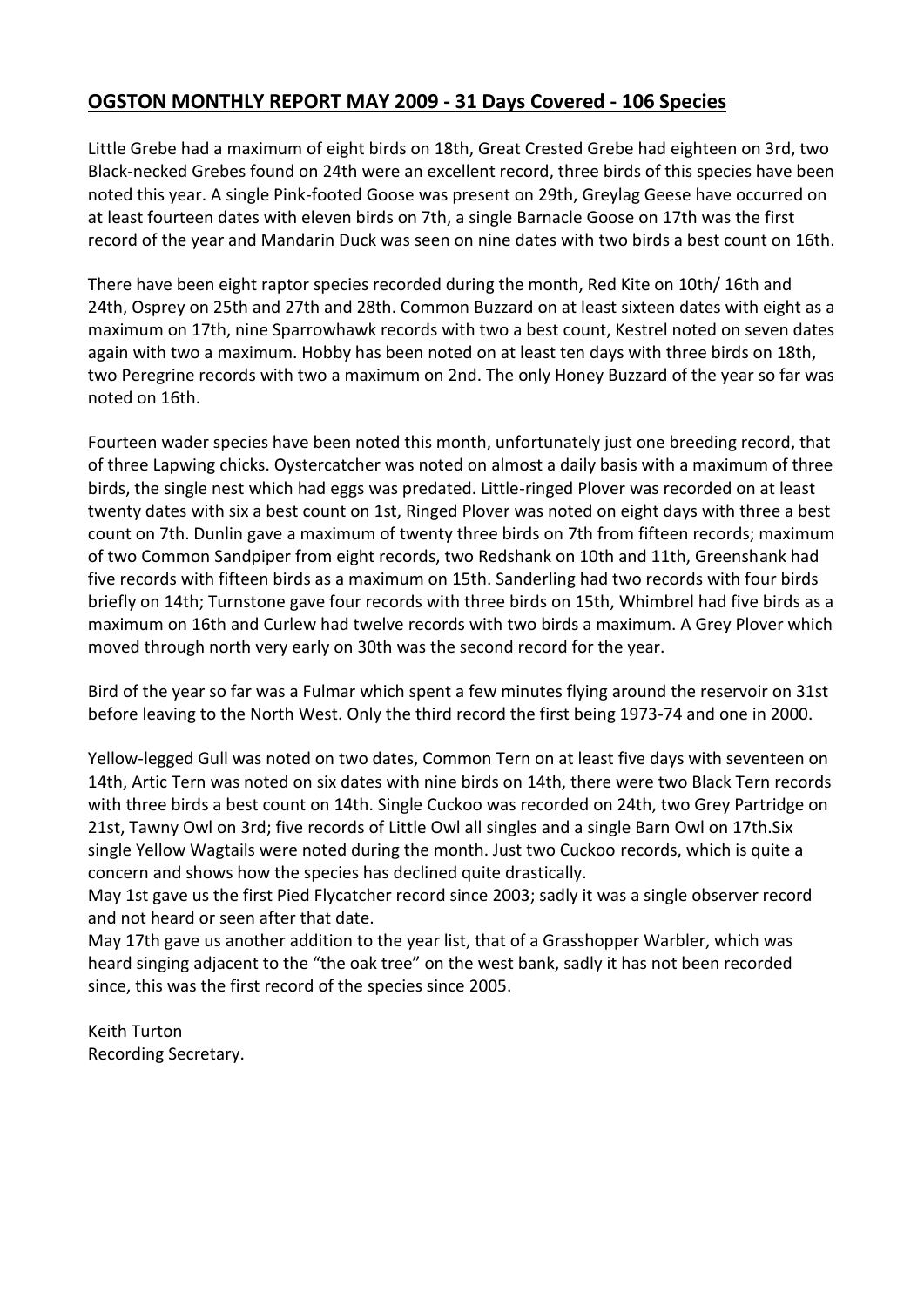## **OGSTON MONTHLY REPORT JUNE 2009 - 30 Days Covered - 87 Species.**

Eight records of Little Grebe with ten birds as a maximum on 28th with juveniles noted on 25th(three) and 28th (four), Great Crested Grebe gave a total on fifteen records with eighteen a best count on 24th with juveniles on seven dates, Cormorant had thirty eight as a best count on 29th. Greylag Geese were noted on three dates with three birds present on 10th, Canada Geese had a maximum of ninety two on 24th, whilst Teal were recorded on twelve dates with six on 26th. A female Mandarin Duck was recorded with five juveniles in Milltown Inlet the only breeding record at Ogston. Just seven Mallard records with circa forty birds on 22nd, three Gadwall were on site for most of the 11th and 28th, Shoveler had a best count of four birds from five records and thirty two Tufted Duck were present on 27th. An escaped Chiloe Wigeon was recorded on at least thirteen dates up to the month end.

Osprey was recorded on four dates with two birds seen on 7th (nine records prior to this month), two Red Kite were noted on 14th (five records prior to this month), Common Buzzard had eight records with a maximum of eleven birds noted on 14th, just a single Sparrowhawk record, four records of Kestrel with two on 8th and 26th and five single Hobby records.

Nine wader species recorded were during the month, Oystercatcher on eighteen dates with five birds a best count on 1st, Little-ringed Plover gave nineteen records with four birds a maximum on three dates, just one Ringed Plover record that of three birds on 3rd. Lapwing had juveniles noted on four dates, single Dunlin present on 5th, Green Sandpiper heard on 28th (a very welcome addition to the year list), five Common Sandpiper records with two birds on 22nd, and seven Curlew records with two birds on 13th and 27th.

Black-headed Gull was noted on ten dates with twenty five birds present on 26th including one juvenile, Common Gull recorded on two days with four birds on 26th, a single 3rd summer Yellow-legged Gull was a good find on 20th, Common Tern were either present or passing through on at least fourteen days with three birds a maximum on 25th and 26th and 30th.

Six records of Little Owl with two birds on 29th, single Barn Owl on 22nd and six Kingfisher records with two birds noted on 22nd, Cuckoo was heard on 12th and 14th (two birds), Great Spotted Woodpecker gave eleven records with three juveniles noted; five Pied Wagtail juveniles on 21st with three more on 29th, with two Grey Wagtail juveniles on 12th. There were seven Spotted Flycatcher records including one feeding young in Alders Wood on 18th and 29th, single Green Sandpiper heard on 28th and two Crossbill seen early on same date were the other birds worthy of a mention.

Juveniles of the following species have been recorded so far; Little Grebe, Great Crested Grebe, Canada Goose, Mandarin Duck, Mallard, Moorhen, Coot, Black-headed Gull, Great Spotted Woodpecker, Pied and Grey Wagtail, Robin, Spotted Flycatcher, Great Tit, Blue Tit, Willow Tit,Chaffinch.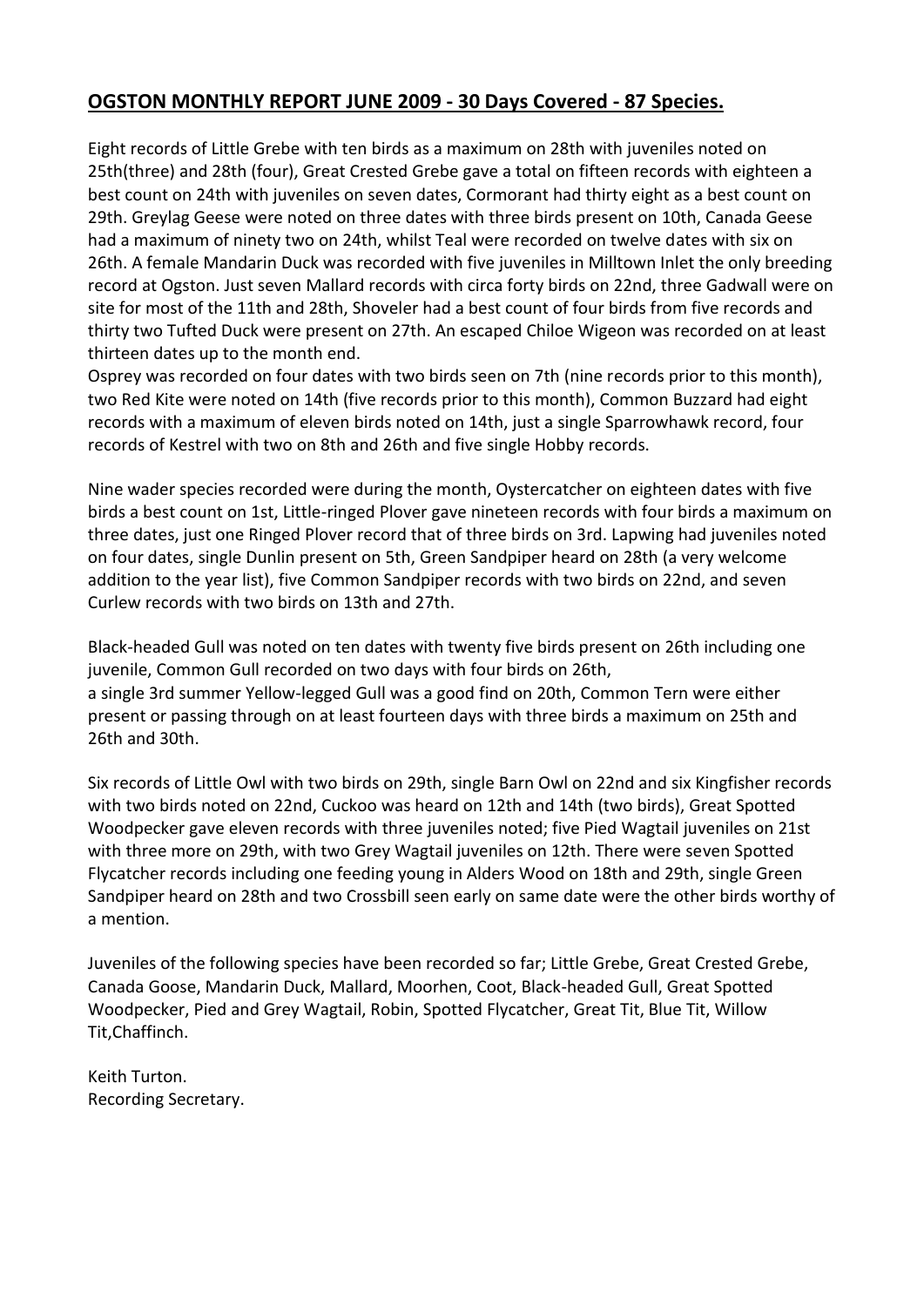## **OGSTON MONTHLY REPORT JULY 2009 - 31 Days Covered - 101 Species.**

There were at least fifteen records of Little Grebe during the month with fifteen birds a maximum on 23rd of which five were juveniles, Great Crested Grebe was noted on twelve dates with a best count of twenty two on 27th, juveniles were noted on four dates with four birds the highest count, Cormorant were recorded on nineteen occasions with a maximum of sixty four on 22nd. Greylag Geese were noted on nine dates with a maximum seventeen flying east on 29th, Canada Geese had three counts over one hundred during the month, there were four Mandarin records with a female and a juvenile noted on two dates each, best count for Tufted Duck was of sixty nine birds on 5th, five Common Scoter were present on 18th and a female noted from 19th-25th inclusive. The male Chiloe Wigeon although it is classed as an escape from a collection is quite a striking bird and was present until month end.

Six raptor species were noted during the month Common Buzzard on nine dates with a best count of three birds on both 4th and 25th, Sparrowhawk on just four dates with two birds on two dates, Kestrel recorded on thirteen days with a family party of five birds on 13th/14th and 15th, five Hobby records all singles apart from the two birds noted on the Lower Amber on 31st, there were also five records of Peregrine with a juvenile bird on 11th.

Twelve species of wader recorded during July three more than last month, Oystercatcher, Little Ringed Plover and Common Sandpiper had the most records, twenty three, eighteen and twenty eight respectively. Included among the records for Little Ringed Plover were sightings of juvenile birds on six occasions, sadly there have been no breeding records at Ogston this year so far. Ringed Plover (two juveniles), Lapwing (two hundred and one maximum), Dunlin (four records), Green Sandpiper (single), seven Redshank records with a juvenile noted on 17th, two Greenshank records with three birds on 2nd, two single records of Whimbrel and four Curlew records with four birds present on 9th.

Bird of the year without doubt was an adult Whiskered Tern in summer plumage present from 06.35-07.20 hours on 30th. A wonderful addition to the Ogston list and no doubt a memorable one to the observers who were able to witness it.

Common Tern was recorded on a daily basis with a maximum of ten birds on 25th and for the first time in a few years a bird sitting on eggs in Chapel Bay Latest news is of one chick which recorded noted on 31st, the first juvenile at Ogston for nearly ten years. An adult Sandwich Tern was present for fifteen minutes on 19th the fourth record in a very good year for this species, an Arctic Tern was also present on 30th.

Ogston Bird News July 2009-31 Days Covered-101 Species.

Single Cuckoo on 9th, three adult Barn Owl with two juveniles was recorded on 23rd, single returning Yellow Wagtail on 19th. Another welcome addition to the year list was a Reed Warbler on 28th sadly was not relocated after that date.

Two Raven were noted on 23rd with a single bird on 25th, Tree Sparrow was noted on three dates with two birds on both 23rd and 24th and a single on 27th, Common Crossbill were the other birds worthy of a mention, three records of sixteen, fifteen and six on 14th/18th and 25th. Juveniles have been reported for most of the warblers including: Garden Warbler, Lesser Whitethroat, Whitethroat, Sedge Warbler and Spotted Flycatcher.

Butterflies at Ogston 2009.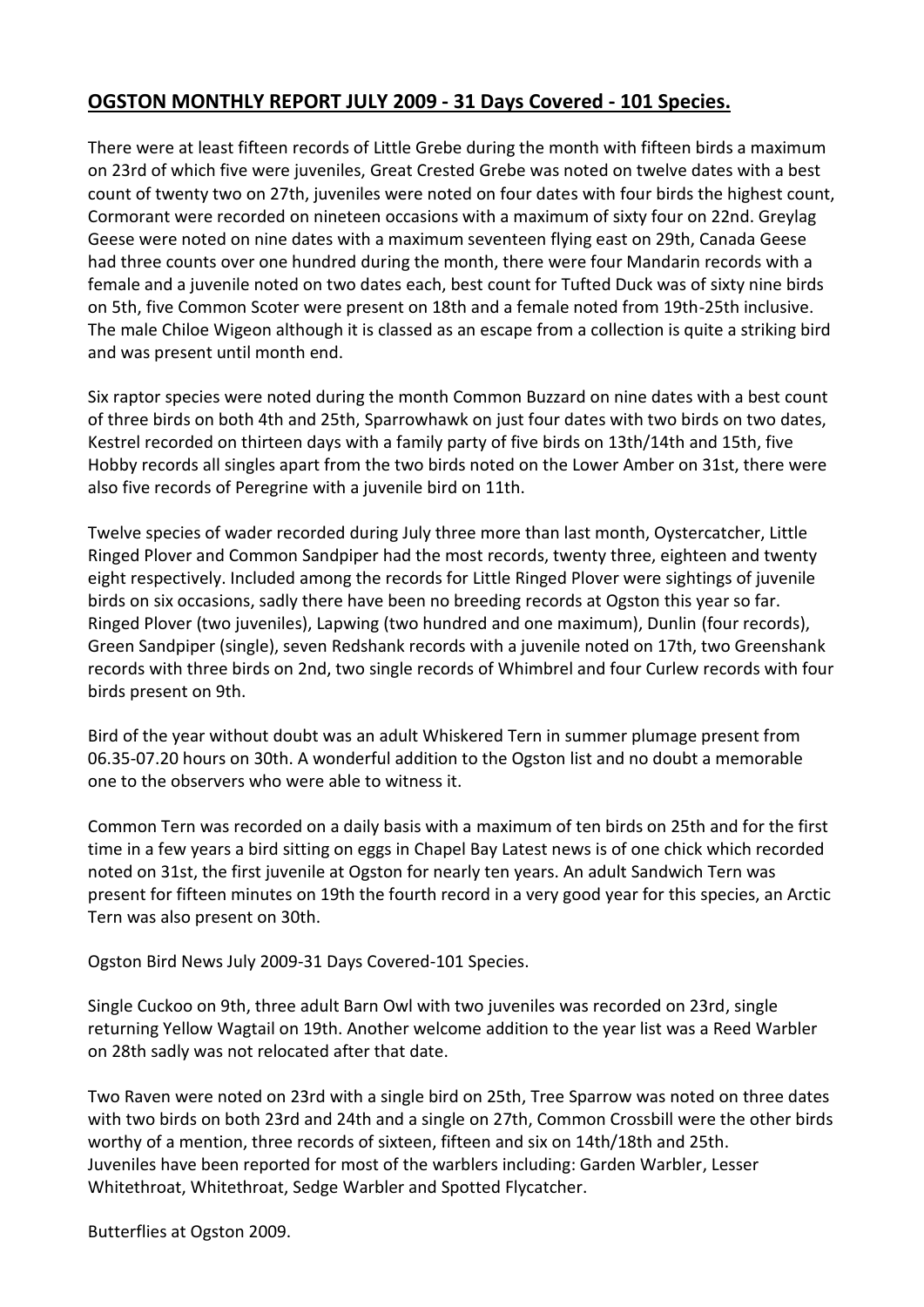There have been twenty two species of butterfly recorded so far during 2009, Brimstone, Peacock, Small Tortoiseshell, Comma, Holly Blue, Orange Tip, Small White, Large White, Green-veined White, Speckled Wood, Painted Lady, Small Copper, Red Admiral, Meadow Brown, Common Blue, Ringlet, Small Skipper, Large Skipper, Gatekeeper, Clouded Yellow.

During July two new species were added to the full list namely Essex Skipper which was found in the fisherman's car park at the Southern end of the reservoir on 13th, given that this species has been noted locally a record at Ogston was to be expected, never the less it was a very welcome addition. Essex Skipper is quite a diminutive creature with a wingspan of only 26-30mm, almost identical to both Small and Large Skipper with the main difference being Essex has glossy black tips to the antennae.

Another excellent discovery was that of a male Silver-washed Fritillary which was present in front of the members hide for just a few seconds on 20th. One of our largest butterflies with a wingspan of(male) 69-76mm and a rich golden brown in colour it must have presented a memorable sight to the observers who were fortunate to witness it.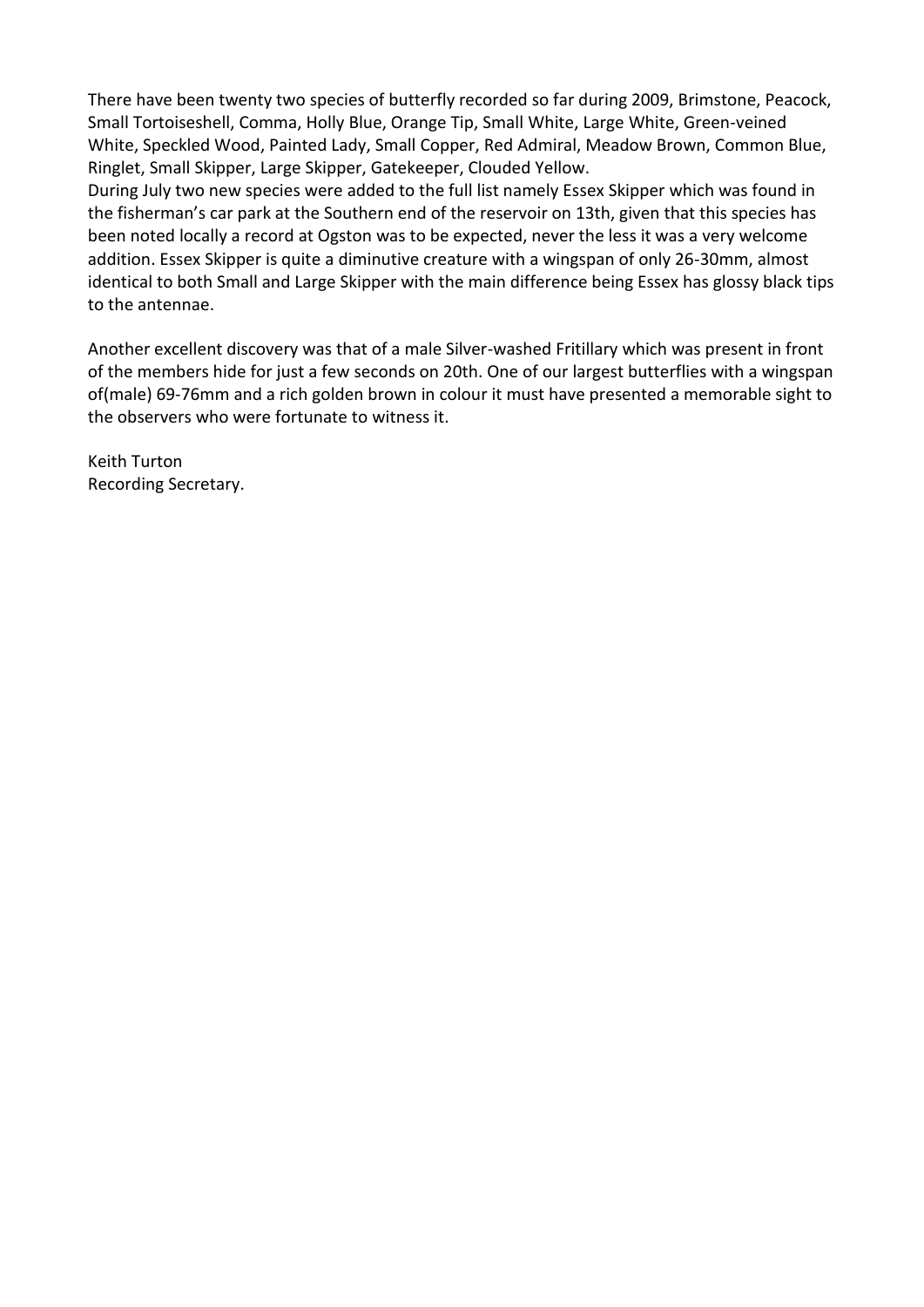## **OGSTON MONTHLY REPORT AUGUST 2009 - 31 Days Covered - 101 Species.**

Little Grebe had a best count of nineteen on 14th which included five young, two very small young were noted on 21st, Great Crested Grebe reached twenty four birds on 23rd and Cormorant had a maximum of sixty nine on 9th. Two Greylag geese records with fourteen on 4th, Canada Geese had seventy three birds as a best count on both 10th and 14th; two Shelduck were present on 2nd. Mandarin Duck was seen on a regular basis with six birds a maximum on 24th, Teal had a best count of fifteen on 24th, Mallard circa two hundred and three on 14th, pair of Gadwall on 14th, two Shoveler on 15th, one male Common Scoter on 3rd/4th and 5th and a redhead Goosander on 22nd. There were two records of Pochard both single birds and Tufted Duck had a best count of forty eight birds on 14th.

A single Osprey was present on three dates, ten birds was a best count for Common Buzzard on 13th, Sparrowhawk had three birds as a maximum which included two juveniles, Kestrel also had three as a maximum, Hobby went one better with four birds on 23rd which included three juveniles, Peregrine recorded on ten dates must be something of a record in itself for Ogston with juveniles on at least three dates.

Just eight wader species: Oystercatcher two records, three maximum on 30th, Ringed Plover on two dates, Lapwing peaked at one hundred and fifty birds, four records of Green Sandpiper all singles, Common Sandpiper almost on a daily basis with eight birds on 7th, single Greenshank on twelve dates and both Common Snipe and Dunlin on three dates.

Yellow-legged Gull was noted on three dates, Common Tern on almost a daily basis and the two juveniles born on the raft flew for the first time on 27th. Arctic Tern was noted on two dates both adult birds and a Black Tern passed through on 23rd. Tawny Owl was heard on two dates, Little Owl was seen on two dates and once again Barn Owl was the most recorded species on at least eight dates with two birds on four dates and the last sighting on 17th.

Kingfisher was recorded on at least twenty dates with two birds a best count, Green Woodpecker on ten dates with two birds a maximum, Lesser Spotted Woodpecker on 9th and 10th, two Meadow Pipit records with six birds noted on 27th, Yellow Wagtail on four dates with three birds on 24th. The first Redstart of the year was recorded on 8th with another on 16th; single Wheatear on 18th and two birds on 30th and a female Stonechat on 31st. A Wood Warbler was recorded on 16th which constitutes the first record of this species since 2004 and obviously a very welcome addition to the year list. Three juvenile Spotted Flycatcher were recorded on 29th, thee were six records of Raven and the Chiloe Wigeon was still present at month end.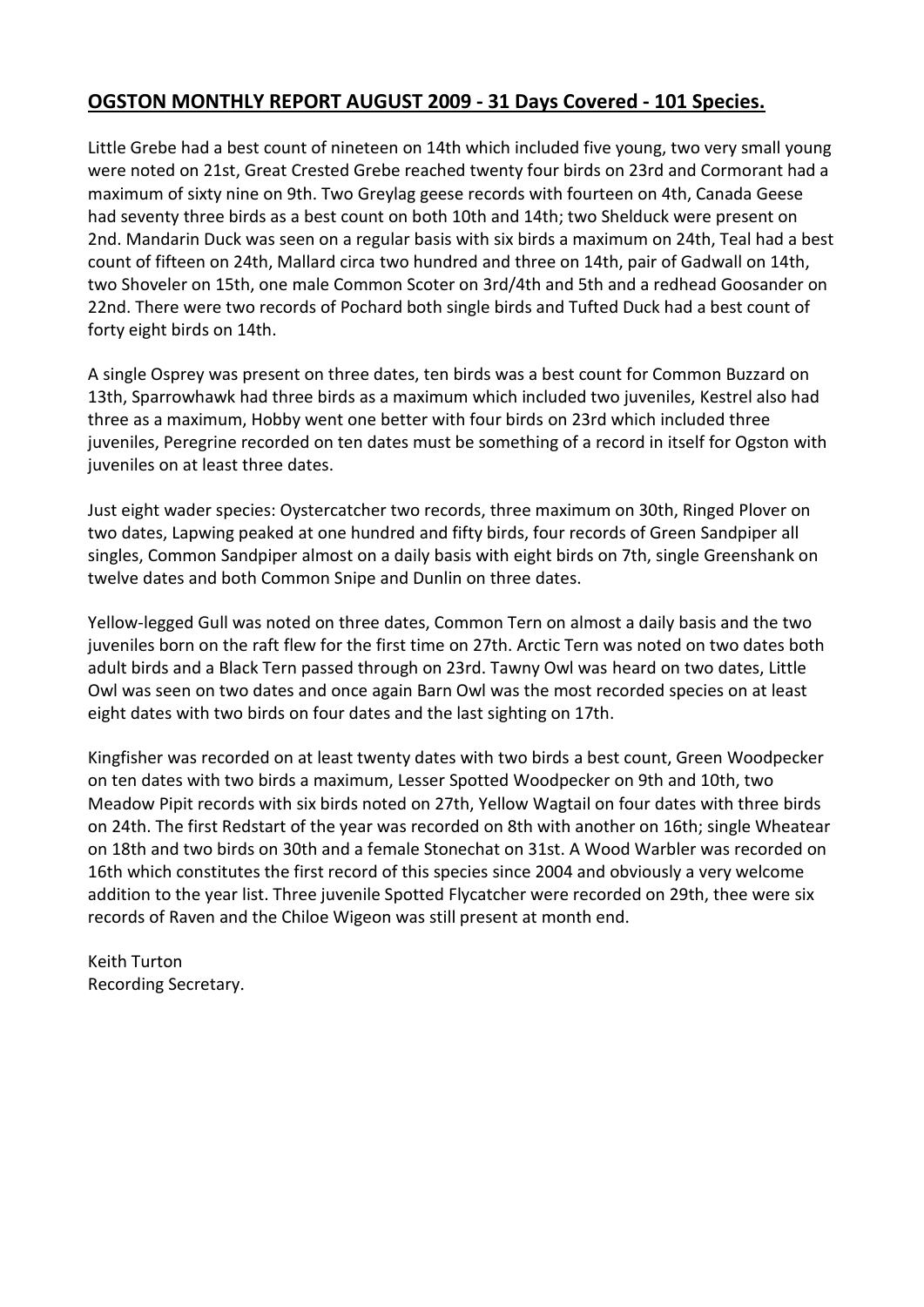## **OGSTON MONTHLY REPORT SEPTEMBER 2009 - 30 Days Covered - 106 Species.**

Little Grebe has been recorded on at least six dates with eleven as a maximum on 14th Great Crested Grebe on at least seven dates with nineteen birds as a best count on both 2nd and 14th, Cormorant had fifty three birds on 10th, there were four records of Pink-footed Geese with seventy noted on 16th, just two records of Greylag Geese with five birds on both 4th and 5th.The resident flock of Canada Geese had a huge count of four hundred and forty four birds on 16th, Mandarin Duck was present on at least fourteen dates with two birds on four of those dates. Ten Pintail noted on 14th were only the second record of the year; Shoveler, Wigeon and Goosander were also recorded during the month. The male Chiloe Wigeon which has been present since June was still present at month end.

#### Glossy Ibis:

A bird over flying the reservoir on Sunday 27th was thought to be this species and should the description be accepted by DOS Rarities committee it would constitute Ogston's first ever record.

Seven raptor species were recorded with a juvenile Marsh Harrier seen on 11th; this was the first record for the year and a very welcome addition to the list. Common Buzzard (at least fourteen sightings with thirteen birds in the air together on 16th), Osprey (nineteen sightings with a best count of two birds on 3rd), Sparrowhawk (fifteen sightings maximum three birds on three dates), Kestrel (at least eight sightings with three birds on 3rd), Hobby (sightings on at least twenty three days with three birds on 4th and 16th, and Peregrine (on at least six dates, all singles).

Even though the water levels were quite high ten wader species were noted which included: Ringed Plover five birds on 3rd, single Golden Plover on 5th, one hundred and thirty nine Lapwing on 16th, single Knot on 20th, a very welcome addition to the list, four Dunlin on 3rd, single Green Sandpiper on 2nd, two Common Sandpiper on 1st, Greenshank on nine days (single), Common Snipe on at least sixteen dates with five birds on 16th and two Curlew on 1st.

Three records of adult Yellow-legged Gull on 16th/17th and 20th, single Black Tern on 4th and nine records of Common Tern, a juvenile bird on 15th and seven birds on 3rd as a beat count. The other noteworthy record with regard to gulls was a juvenile Little Gull on 14th.Single Skylark was noted on three dates, at least twenty one Kingfisher records with two birds on six of those dates. Rock Pipit on 19th and single Tree Pipit on 6th and 19th were additions to the year list whilst seventy nine Meadow Pipit south on 21st was an excellent record. Single Yellow Wagtail on 13th, juvenile Wheatear on 5th, six records of Raven with two birds on 9th, five Tree Sparrow on 13th, two Siskin on 20th and an early Redwing on 27th were all worthy of a mention.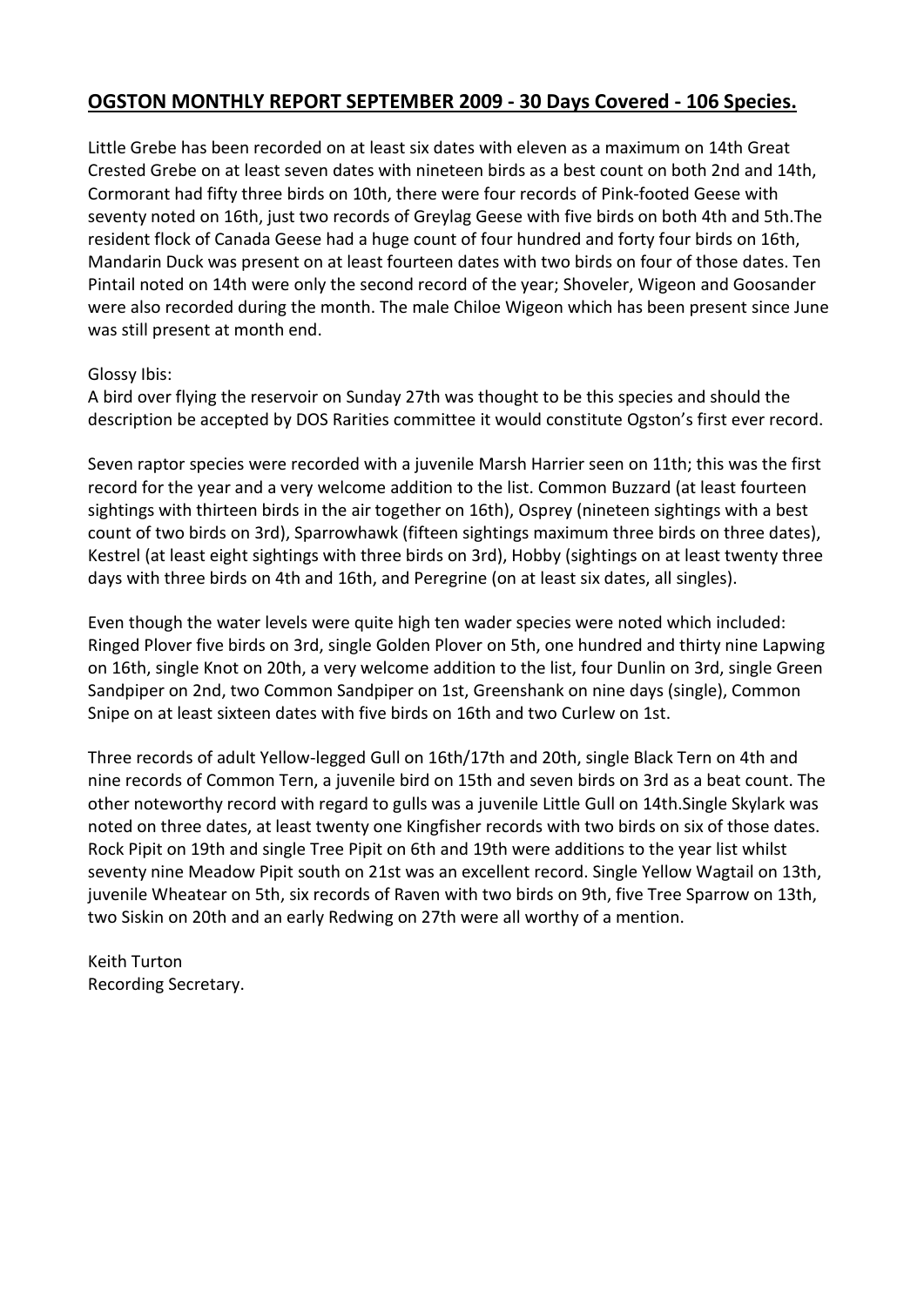# **OGSTON MONTHLY REPORT OCTOBER 2009 - 28 Days Covered - 87 Species.**

Three records of Little Grebe with a maximum of eleven birds on 25th seen in Milltown Inlet and Chapel Bay, Great Crested Grebe reached a high of twenty five birds on 21st whilst Cormorant had a best count of forty three from seven records; Grey Heron had six birds as a best on 23rd. Two Little Egret were present for most of the day on 30th and were the first record of this species since February when a single was seen on both 22nd and 24th.

CATTLE EGRET

Ogstons first ever Cattle Egret was present for a short period on the morning of 28th seen by a few very fortunate observers, the bird was assumed to be the same bird that was present at Carr Vale on the previous Sunday. A full description will be submitted to the DOS Rarities sub- committee for assessment

Two Mute Swan were present on 12th, a single Whooper Swan on 9th with two birds on 26th, six Greylag Geese records with a best count of eleven on 20th, the resident flock of Canada Geese peaked at two hundred and twelve on 13th.

Ten species of duck were noted including Wigeon (maximum fourteen), Teal (eighteen), Mallard (one hundred and fifty), Gadwall (two), Pintail (one), Shoveler (three), Pochard (two), Tufted Duck (thirty six), Common Scoter (two) and the first Goldeneye were four birds present on 30th and again on 31st. The drake Chiloe Wigeon which has been at Ogston since June has migrated back to Carsington for yet another vacation. There were also single records of both Goosander (31st) and Red-breasted Merganser (14th) both were female birds.

Just three raptor species were observed during the month with four records of Common Buzzard with a best count of six on 7th, six Sparrowhawk records with two birds on 28th and ten Kestrel records with two birds on both 5th and 25th.\* Figures obtained from DOS Bulletin (11th November)- show 1 Hobby on 1st, 10 House Martin on 9th and 3 Rock Pipits on 11th\*.

A Water Rail present on three dates was a very welcome addition to the year list, single Golden Plover on 19th, two Dunlin records each of single birds on 4th and 13th and at least fourteen records of Common Snipe were noted with a maximum of thirty birds on 31st. A single fly-over Water Pipit on 31st was another very welcome addition to the year list. All the commoner gulls were noted with a maximum of circa two hundred and fifty Black headed on 24th and a Little Gull very briefly on 25th.

A migration watch at Highoredish included two thousand three hundred and eighty Wood Pigeon, five Stock Dove, six Meadow Pipit, two hundred and ninety Redwing, five hundred Fieldfare, one hundred and forty three Chaffinch and seventy nine Lesser Redpoll. Other birds worthy of a mention were three single records of Rock Pipit (12th/14th and 15th), a Stonechat on at least five dates and Raven on four dates with four birds seen on 25th.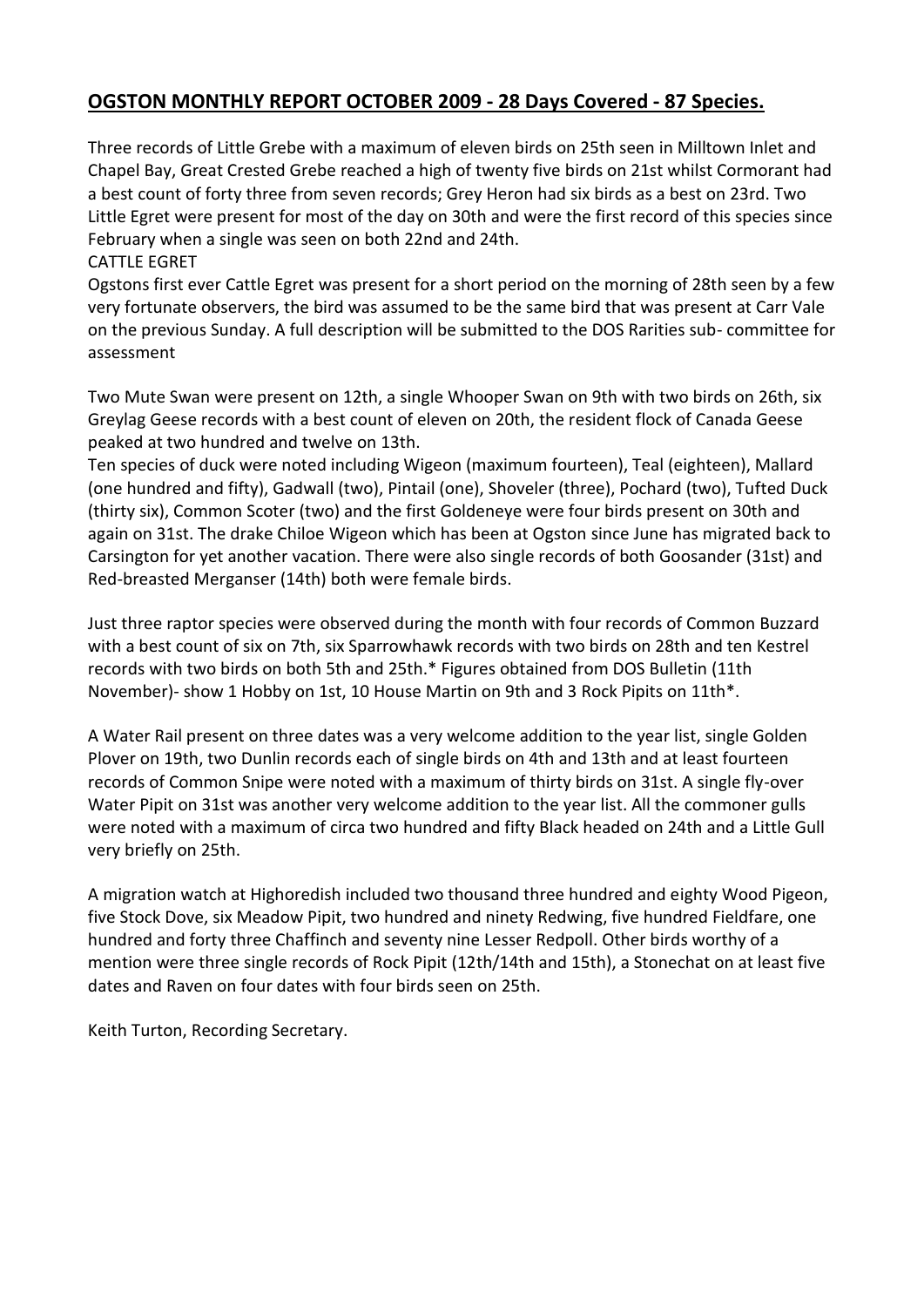### **OGSTON MONTHLY REPORT NOVEMBER 2009 - 29 Days Covered - 86 Species.**

Bird of the month an adult Great Northern Diver in winter plumage was present from 08.30 hours until 10.30 hours when it flew north east, the bird was a very welcome addition to the year list and the first since 2007.

Little Grebe was noted on at least nine dates with a maximum of fifteen birds on 26th, Great Crested Grebe noted on eight days with a best count of eighteen on 5th whilst Cormorant had records on twelve days with a best of thirty eight on 11th, Grey Heron had just six birds as a maximum. Mute Swan was recorded on at least fifteen occasions all juveniles except for the two adults noted on 19th, two records of Whooper Swan single on 8th and five birds on 30th, four skeins of Pink-footed Geese circa eighty east @10.15 on 8th, circa four hundred east high over Brackenfield @12.05 (same day), circa one hundred and forty east @12.45 (same day) and circa three hundred and fifty five south west on 29th. A single Barnacle Goose was a very welcome addition to the year list on 19th and also present on 20th.

Wigeon (max: nine), Teal (max: one hundred and eight on 24th), Mandarin Duck (two birds on 7th), Mallard (max: one hundred), Shoveler (max: three), Pochard (max: ten), Tufted Duck (max: twenty six), Goldeneye, Goosander (max: four) and Red-breasted Merganser (female on 10th and 11th) were all noted during the month with records of Goldeneye on at least twenty three days with twelve birds a maximum on both 28th and 29th.

There were thirteen records of Common Buzzard with a best count of five birds on 7th and 17th, nine of Sparrowhawk two birds on 18th, eleven of Kestrel four birds on 7th, Peregrine on 7th and 14th and a Red Kite for a few minutes on 22nd as it made its way north west.

The Water Rail present on a few days in October has been noted on at least sixteen dates during the month and must be one of the most confiding birds ever, an over-turned dustbin lid was filled with water and the bird can be seen most days splashing about in the water, it must be the most photographed bird in the land.

Three owl species seen or heard with Barn Owl being noted on 29th the first record in a couple of months. A Stonechat has been recorded on eleven dates and was still present at month end.

Other birds worthy of a mention were Raven six birds on 7th, Tree Sparrow three birds on 22nd, Lesser Redpoll circa forty birds on 29th, single Siskin same date and the Pochard hybrid which was noted on four dates.